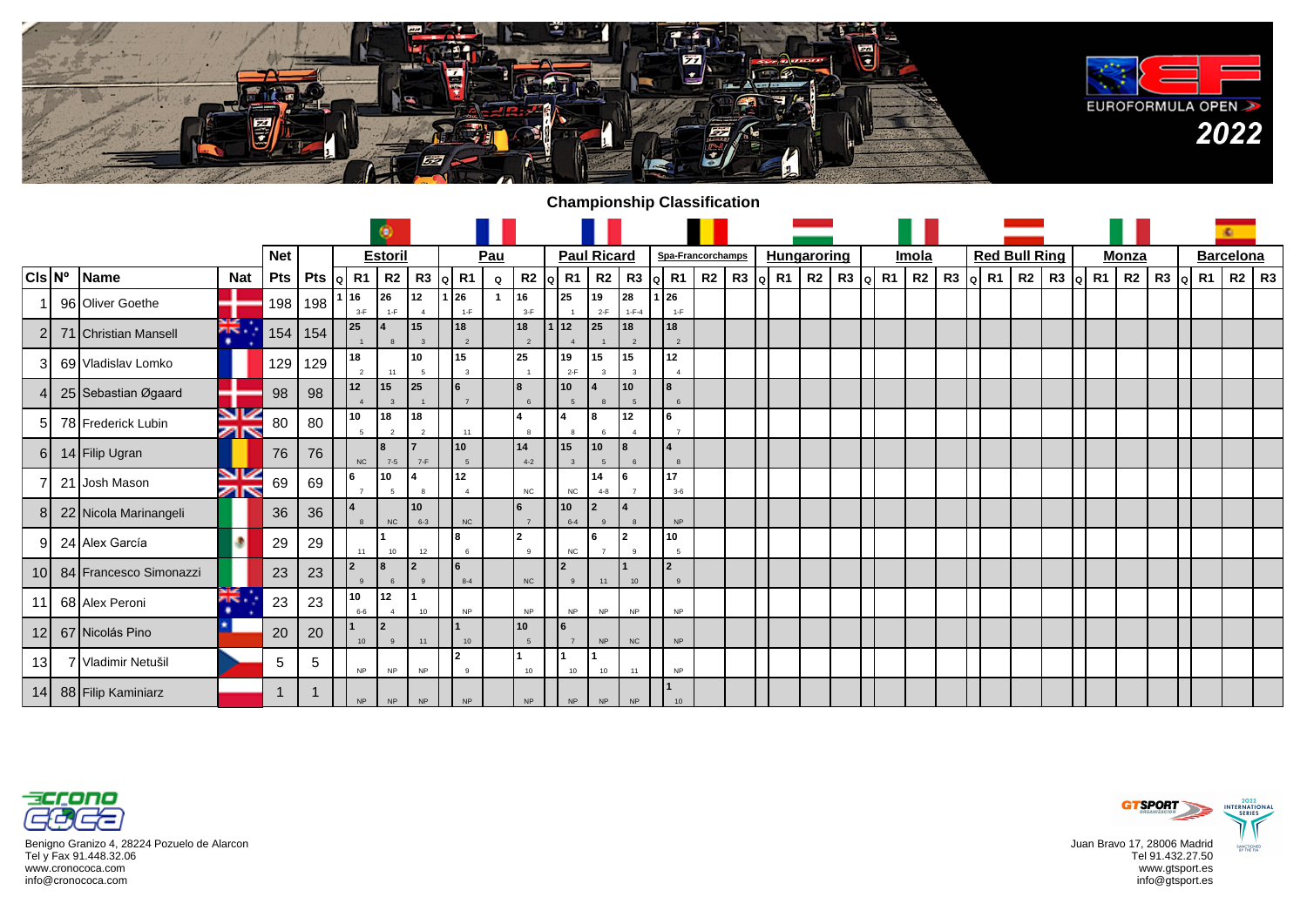

## **Championship Rookie Classification**

|                         |                        |            | <b>Net</b> |                |    | <b>Estoril</b> |    |           | <u>Pau</u> |    | <b>Paul Ricard</b> |    |                | <b>SPA-Francorchamps</b> |    |    | Hungaroring    |    |     | Imola     |    |           | <b>Red Bull Ring</b> |    |    | Monza |    |                | <b>Barcelona</b> |    |
|-------------------------|------------------------|------------|------------|----------------|----|----------------|----|-----------|------------|----|--------------------|----|----------------|--------------------------|----|----|----------------|----|-----|-----------|----|-----------|----------------------|----|----|-------|----|----------------|------------------|----|
| $CIs$ $\vert N^{\circ}$ | <b>IName</b>           | <b>Nat</b> |            | $Pts$ Pts $R1$ |    | <b>R2</b>      | R3 | <b>R1</b> | R2         | R1 | R2                 | R3 | R <sub>1</sub> | R <sub>2</sub>           | R3 | R1 | R <sub>2</sub> | R3 | -R1 | <b>R2</b> | R3 | <b>R1</b> | R2                   | R3 | R1 | R2    | R3 | R <sub>1</sub> | R2               | R3 |
|                         | 69 Vladislav Lomko     |            | -82        | -82            | 10 |                |    | 10.       | 10         | 10 | 10                 | 10 | 10             |                          |    |    |                |    |     |           |    |           |                      |    |    |       |    |                |                  |    |
| ິ                       | 25 Sebastian Øgaard    |            | 70         | 70             | 8  | 10             | 10 | 6         |            | 8  | 6                  | 8  | 6              |                          |    |    |                |    |     |           |    |           |                      |    |    |       |    |                |                  |    |
| 31                      | 24 Alex García         |            | 50         | -50            |    |                |    | 8         |            |    |                    | 6  | 8              |                          |    |    |                |    |     |           |    |           |                      |    |    |       |    |                |                  |    |
|                         | 84 Francesco Simonazzi |            | 42         | 42             | 6  | 8              | 6  |           |            | 6  | 4                  | 4  | 4              |                          |    |    |                |    |     |           |    |           |                      |    |    |       |    |                |                  |    |



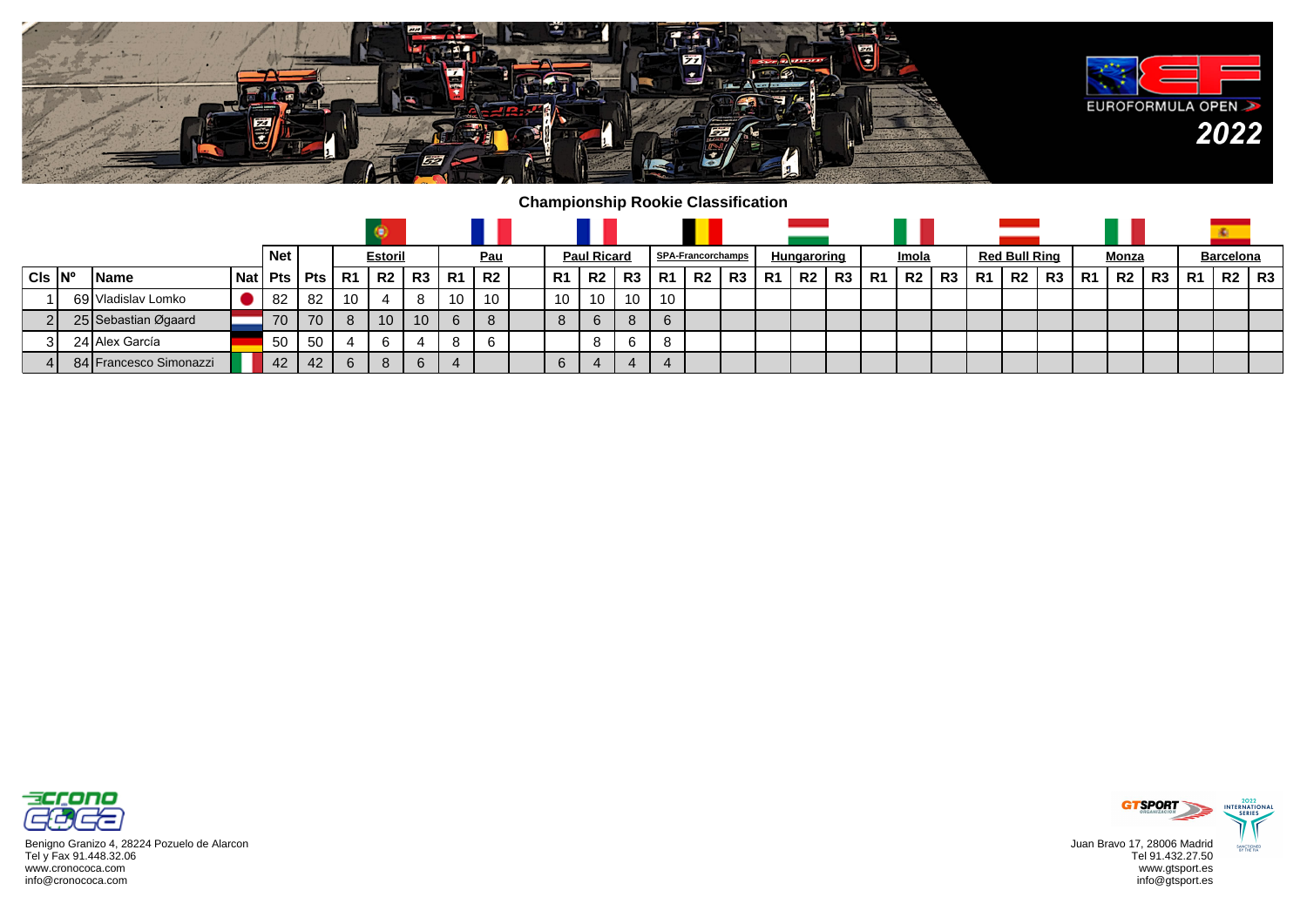

## **Championship Teams' Classification**

|  |                           |  |                  |           | <b>Estoril</b> |                 |           | <u>Pau</u> |                 | <b>Paul Ricard</b> |    |                | SPA-Francorchamps |    |    | Hungaroring    |    |           | Imola       |         | <b>Red Bull Ring</b> |    |    | <u>Monza</u> |    |           | <b>Barcelona</b> |    |
|--|---------------------------|--|------------------|-----------|----------------|-----------------|-----------|------------|-----------------|--------------------|----|----------------|-------------------|----|----|----------------|----|-----------|-------------|---------|----------------------|----|----|--------------|----|-----------|------------------|----|
|  | $Cls$ Team                |  | <b>Nat Pts I</b> | <b>R1</b> | R2             | R3              | <b>R1</b> | <b>R2</b>  | R1              | R <sub>2</sub>     | R3 | R <sub>1</sub> | R2                | R3 | R1 | R <sub>2</sub> | R3 | <b>R1</b> | <b>R2</b> I | R3   R1 | R2                   | R3 | R1 | -R2 I        | R3 | <b>R1</b> | R2               | R3 |
|  | 1 Cryptotower Racing Team |  | 118              | 18        | 3              | 9               | 14        | 18         | 12              | 16                 | 14 | 14             |                   |    |    |                |    |           |             |         |                      |    |    |              |    |           |                  |    |
|  | 2 Team Motopark           |  | 100              | 9         | 18             | 12 <sup>2</sup> | 10        | 6          | 10 <sup>1</sup> | 8                  | 14 | 13             |                   |    |    |                |    |           |             |         |                      |    |    |              |    |           |                  |    |
|  | 3 Van Amersfoort Racing   |  | 42               |           | 6              | 10 <sup>1</sup> |           |            | 9               | 3                  | 3  |                |                   |    |    |                |    |           |             |         |                      |    |    |              |    |           |                  |    |
|  | 4 Drivex                  |  |                  |           |                |                 |           |            |                 |                    |    |                |                   |    |    |                |    |           |             |         |                      |    |    |              |    |           |                  |    |
|  | 5 BVM Racing              |  |                  |           |                |                 |           |            |                 |                    |    |                |                   |    |    |                |    |           |             |         |                      |    |    |              |    |           |                  |    |
|  | 6 Effective Racing        |  | ◡                |           |                |                 |           |            |                 |                    |    |                |                   |    |    |                |    |           |             |         |                      |    |    |              |    |           |                  |    |



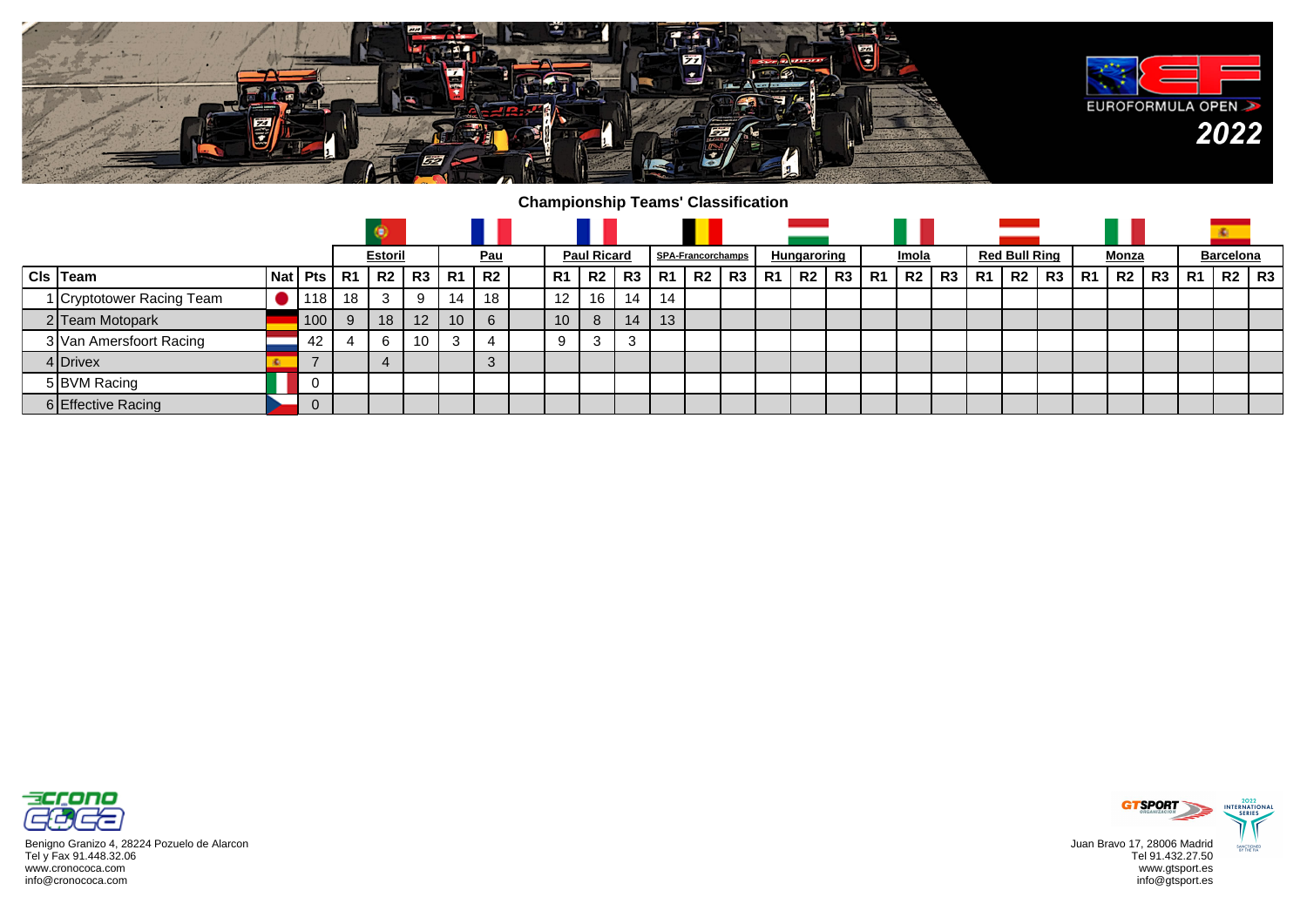

**Drivers Statistics**

| $Cls \,  N^{\circ} $ |    | <b>Name</b>            | <b>Nat</b>                    | Net Points | Points | Positions<br>First | Seconds<br>Positions | Positions<br>Thirds | Fastest<br>Race<br>Laps | Positions<br>Pole | first place<br>Laps in | covered<br>in Race<br>Κm. | covered<br>in Practice<br>Km. |
|----------------------|----|------------------------|-------------------------------|------------|--------|--------------------|----------------------|---------------------|-------------------------|-------------------|------------------------|---------------------------|-------------------------------|
| 1                    |    | 96 Oliver Goethe       |                               | 198        | 198    | 5                  | 1                    | 2                   | 7                       | 4                 | 32                     | 778.894                   | 821.634                       |
| $\overline{2}$       |    | 71 Christian Mansell   | .¥.                           | 154        | 154    | $\overline{2}$     | $\overline{4}$       | 1                   |                         | 1                 | 21                     | 778.894                   | 728.124                       |
| $\mathbf{3}$         |    | 69 Vladislav Lomko     |                               | 129        | 129    | 1                  | $\overline{2}$       | 3                   | 1                       |                   | 26                     | 778.894                   | 816.532                       |
| $\vert 4 \vert$      |    | 25 Sebastian Øgaard    |                               | 98         | 98     | $\mathbf{1}$       |                      | 1                   |                         | 1                 | 20                     | 778.894                   | 815.996                       |
| 5 <sup>1</sup>       |    | 78 Frederick Lubin     | V<br>zir                      | 80         | 80     |                    | 2                    |                     |                         |                   |                        | 765.094                   | 733.688                       |
| 6                    |    | 14 Filip Ugran         |                               | 76         | 76     |                    |                      | 1                   | 1                       | 1                 |                        | 691.072                   | 833.996                       |
| $\overline{7}$       | 21 | Josh Mason             | VZ<br>$\overline{\mathbf{z}}$ | 69         | 69     |                    |                      | 1                   |                         |                   |                        | 699.198                   | 837.846                       |
| 8 <sup>1</sup>       |    | 22 Nicola Marinangeli  |                               | 36         | 36     |                    |                      |                     |                         | 1                 |                        | 592.014                   | 571.456                       |
| 9                    |    | 24 Alex García         | ۰                             | 29         | 29     |                    |                      |                     |                         |                   |                        | 733.958                   | 837.570                       |
| 10                   |    | 84 Francesco Simonazzi |                               | 23         | 23     |                    |                      |                     |                         |                   |                        | 703.770                   | 686.462                       |
| 11                   |    | 68 Alex Peroni         | 派<br>٠                        | 23         | 23     |                    |                      |                     |                         | 1                 | 15                     | 255.102                   | 129.642                       |
| 12                   |    | 67 Nicolás Pino        |                               | 20         | 20     |                    |                      |                     |                         |                   |                        | 527.310                   | 601.740                       |
| 13                   |    | Vladimir Netušil       |                               | 5          | 5      |                    |                      |                     |                         |                   |                        | 417.456                   | 485.550                       |
| 14                   |    | 88 Filip Kaminiarz     |                               | 1          | 1      |                    |                      |                     |                         |                   |                        | 98.056                    | 175.100                       |



Benigno Granizo 4, 28224 Pozuelo de Alarcon Tel y Fax 91.448.32.06 www.cronococa.com info@cronococa.com



Juan Bravo 17, 28006 Madrid Tel 91.432.27.50 www.gtsport.es info@gtsport.es



2022